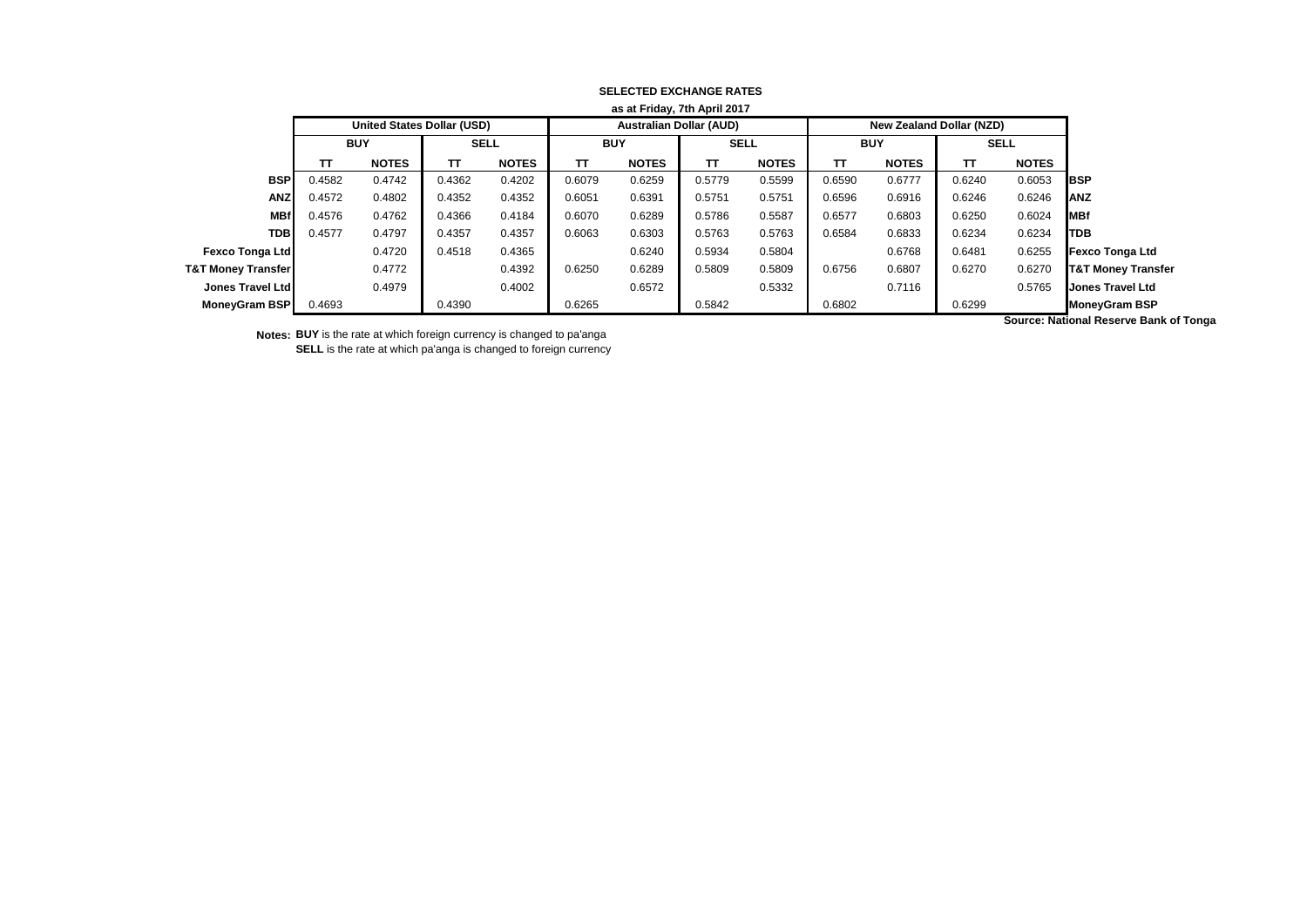| as at Thursday, 13th April 2017 |            |                                   |             |              |            |                                |             |              |            |                          |             |              |                               |
|---------------------------------|------------|-----------------------------------|-------------|--------------|------------|--------------------------------|-------------|--------------|------------|--------------------------|-------------|--------------|-------------------------------|
|                                 |            | <b>United States Dollar (USD)</b> |             |              |            | <b>Australian Dollar (AUD)</b> |             |              |            | New Zealand Dollar (NZD) |             |              |                               |
|                                 | <b>BUY</b> |                                   | <b>SELL</b> |              | <b>BUY</b> |                                | <b>SELL</b> |              | <b>BUY</b> |                          | <b>SELL</b> |              |                               |
|                                 | ΤT         | <b>NOTES</b>                      | TΤ          | <b>NOTES</b> | TT.        | <b>NOTES</b>                   | TΤ          | <b>NOTES</b> | TΤ         | <b>NOTES</b>             | TΤ          | <b>NOTES</b> |                               |
| <b>BSP</b>                      | 0.4568     | 0.4728                            | 0.4348      | 0.4188       | 0.6089     | 0.6269                         | 0.5789      | 0.5609       | 0.6589     | 0.6776                   | 0.6239      | 0.6052       | <b>IBSP</b>                   |
| <b>ANZ</b>                      | 0.4558     | 0.4788                            | 0.4338      | 0.4338       | 0.6078     | 0.6418                         | 0.5778      | 0.5778       | 0.6592     | 0.6912                   | 0.6242      | 0.6242       | <b>JANZ</b>                   |
| <b>MBf</b>                      | 0.4562     | 0.4762                            | 0.4353      | 0.4167       | 0.6080     | 0.6289                         | 0.5796      | 0.5587       | 0.6576     | 0.6803                   | 0.6250      | 0.6024       | <b>IMBf</b>                   |
| <b>TDB</b>                      | 0.4563     | 0.4783                            | 0.4343      | 0.4343       | 0.6073     | 0.6313                         | 0.5773      | 0.5773       | 0.6580     | 0.6829                   | 0.6230      | 0.6230       | <b>ITDB</b>                   |
| Fexco Tonga Ltd                 |            | 0.4705                            | 0.4500      | 0.4351       |            | 0.6251                         | 0.5962      | 0.5814       |            | 0.6767                   | 0.6501      | 0.6254       | <b>Fexco Tonga Ltd</b>        |
| <b>T&amp;T Money Transfer</b>   |            | 0.4758                            |             | 0.4378       | 0.6250     | 0.6299                         | 0.5819      | 0.5819       | 0.6756     | 0.6806                   | 0.6269      | 0.6269       | <b>T&amp;T Money Transfer</b> |
| KlickEx                         |            |                                   | 0.4440      |              |            |                                | 0.5915      |              |            |                          | 0.6388      |              | KlickEx                       |

## **SELECTED EXCHANGE RATES**

**Notes: BUY** is the rate at which foreign currency is changed to pa'anga **SELL** is the rate at which pa'anga is changed to foreign currency **Source: National Reserve Bank of Tonga**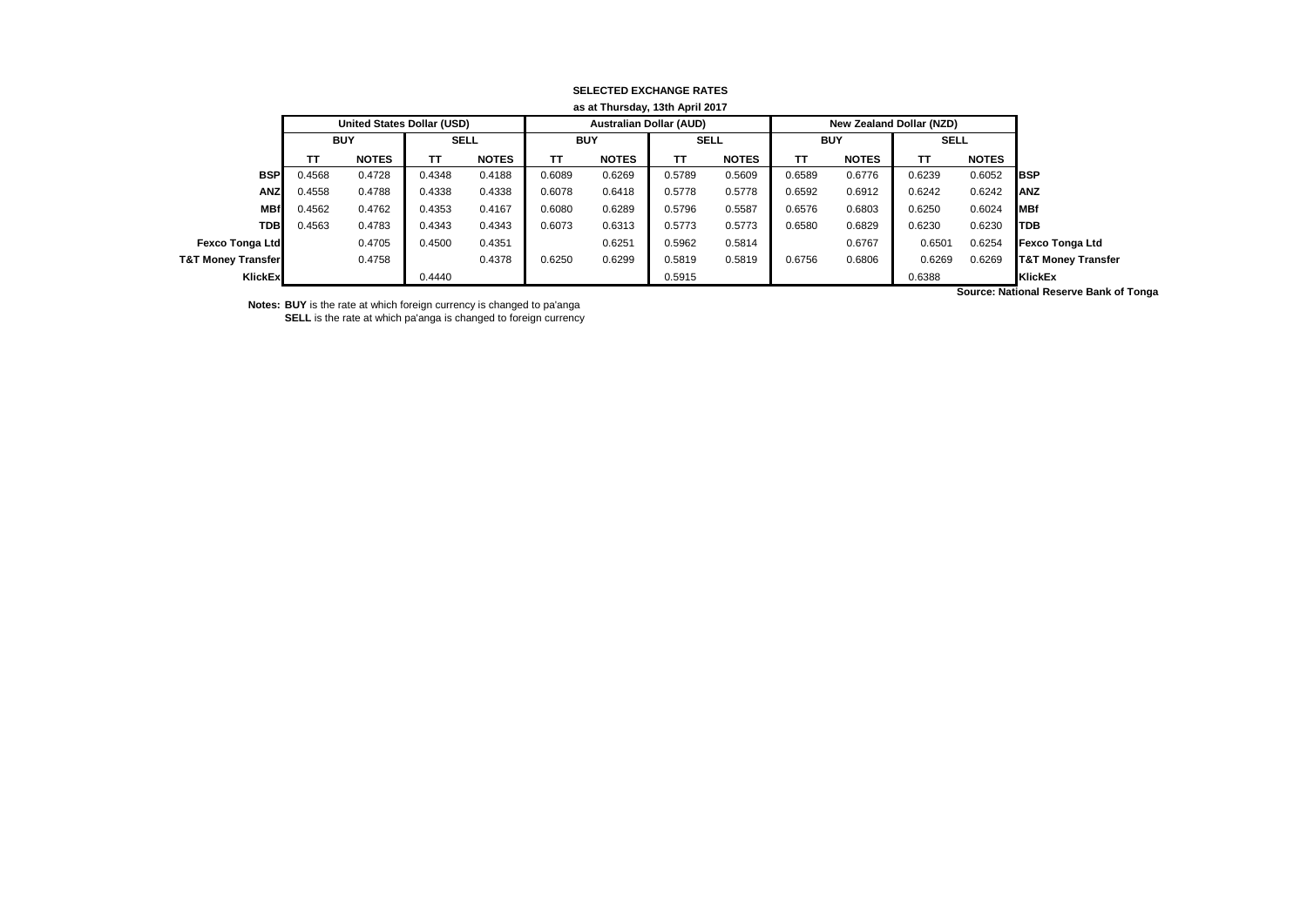|                 | as at Friday, 21 <sup>st</sup> April 2017 |                            |             |              |            |                                |             |              |                          |              |             |              |                        |
|-----------------|-------------------------------------------|----------------------------|-------------|--------------|------------|--------------------------------|-------------|--------------|--------------------------|--------------|-------------|--------------|------------------------|
|                 |                                           | United States Dollar (USD) |             |              |            | <b>Australian Dollar (AUD)</b> |             |              | New Zealand Dollar (NZD) |              |             |              |                        |
|                 | <b>BUY</b>                                |                            | <b>SELL</b> |              | <b>BUY</b> |                                | <b>SELL</b> |              | <b>BUY</b>               |              | <b>SELL</b> |              |                        |
|                 | TΤ                                        | <b>NOTES</b>               | тт          | <b>NOTES</b> | ΤТ         | <b>NOTES</b>                   | TΤ          | <b>NOTES</b> | ΤT                       | <b>NOTES</b> | ΤT          | <b>NOTES</b> |                        |
| <b>BSP</b>      | 0.4580                                    | 0.4740                     | 0.4360      | 0.4200       | 0.6089     | 0.6269                         | 0.5789      | 0.5609       | 0.6548                   | 0.6735       | 0.6198      | 0.6011       | <b>IBSP</b>            |
| <b>ANZ</b>      | 0.4570                                    | 0.4800                     | 0.4350      | 0.4350       | 0.6039     | 0.6379                         | 0.5739      | 0.5739       | 0.6568                   | 0.6888       | 0.6218      | 0.6218       | <b>IANZ</b>            |
| <b>MBf</b>      | 0.4574                                    | 0.4762                     | 0.4365      | 0.4184       | 0.6080     | 0.6289                         | 0.5796      | 0.5587       | 0.6535                   | 0.6757       | 0.6208      | 0.5988       | <b>MBf</b>             |
| <b>TDB</b>      | 0.4575                                    | 0.4795                     | 0.4355      | 0.4355       | 0.6077     | 0.6317                         | 0.5777      | 0.5777       | 0.6542                   | 0.6791       | 0.6192      | 0.6192       | <b>ITDB</b>            |
| Fexco Tonga Ltd |                                           | 0.4718                     | 0.4509      | 0.4363       |            | 0.6251                         | 0.5943      | 0.5814       |                          | 0.6724       | 0.6434      | 0.6214       | <b>Fexco Tonga Ltd</b> |
| KlickEx         |                                           |                            | 0.4452      |              |            |                                | 0.5915      |              |                          |              | 0.6347      |              | KlickEx                |

**SELECTED EXCHANGE RATES**

**Notes: BUY** is the rate at which foreign currency is changed to pa'anga **SELL** is the rate at which pa'anga is changed to foreign currency **Source: National Reserve Bank of Tonga**